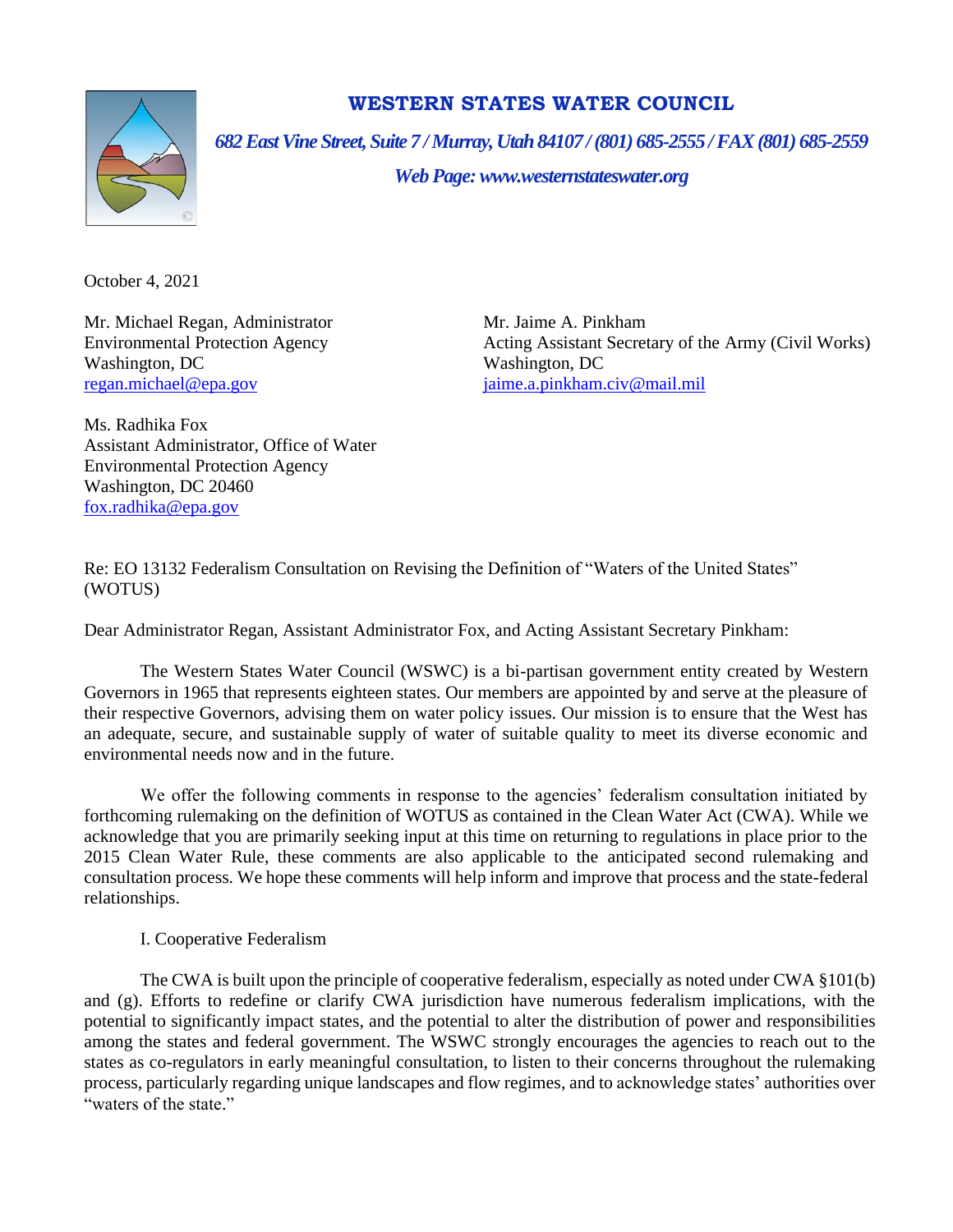The WSWC urges the agencies to provide opportunities for a representative number of states across different regions with diverse perspectives to actively engage in the rule development process with the agencies, to provide direct and effective feedback on the implementability of concepts or language that might be considered in a proposed rule. A one-size-fits-all national approach does not recognize specific conditions and needs in the West, where water can be scarce and a variety of unique waterbodies exist. A rule that is more regional in nature, or that allows flexibility in implementation, appears more appropriate. As co-regulators, the states would like to work together with the agencies to develop and implement a rule that seeks to strike a balance between the critical importance of protecting the quality of the nation's waters and preserving the sovereignty of states over their land and water resources.

Since the enactment of the CWA in 1972, the western states have made great strides in protecting water quality and coordinating quality and water quantity decisions in arid regions. The federal government must work in partnership with states who understand their unique hydrology, geology, and legal frameworks. Additionally, the states have authority under their respective constitutions, and in some cases their statutes and regulations, to protect the quality of "waters of the state." State jurisdiction extends beyond the limits of federal jurisdiction.

#### II. Technical and Financial Assistance

The WSWC supports continued access to federal technical and financial assistance to the states to protect and improve water quality under existing EPA programs. These nonregulatory federal measures have been meaningful for the states to address point and non-point source pollution through state regulatory and voluntary programs tailored to fit unique state needs.

The six components used in the Water Pollution Control State grant allotment formula are: Surface Water Area; Groundwater Use; Water Quality Impairment; Point Sources; Nonpoint Sources; and Population of Urbanized Area (40 CFR 35.162). Many states use a combination of state funds, fee funds, and federal water pollution control grant funds to implement their water pollution control programs. The WSWC does not support any reduction in Water Pollution Control State or other grant funding for western states due to the WOTUS changes.

#### III. Mapping and Geospatial Datasets

The WSWC supports the development of geospatial datasets for mapping jurisdictional waters through a joint federal, state, and tribal effort. WSWC supports joint federal-state efforts to identify and employ the most up-to-date data and tools, and appropriate provisions and funding for field verification of map accuracy and ongoing data and map maintenance.

#### IV. Other Considerations

Uncertainty and differences of opinion exist between states regarding CWA jurisdiction, as evidenced by the many lawsuits brought by states either objecting to or supporting both the 2015 Clean Water Rule and the 2020 Navigable Waters Protection Rule. Further, substantial and recurring changes from one Administration to the next create uncertainty, inconsistencies, and indecision not only for states as co-regulators, but also for the regulated community. This challenges the EPA and Army to work more closely with the states to develop and implement a more reliable, enduring, and broadly supported definition of WOTUS and end the regulatory whiplash.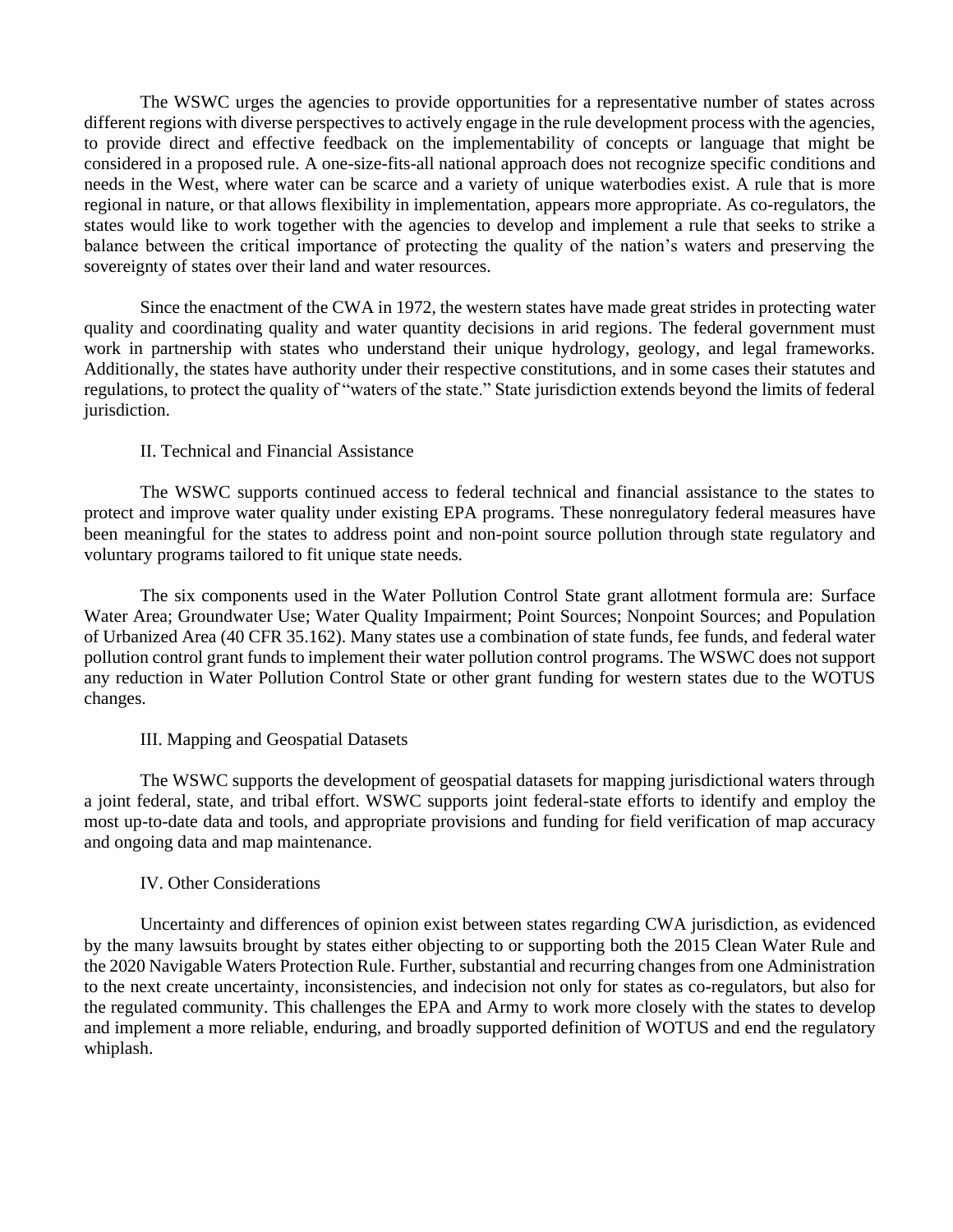Additionally, the WSWC supports a clear process for resolving differences of opinion over federal and non-federal jurisdiction, as well as jurisdictional disputes between different states and tribes with Treatmentas-States authority. For example, although 40 CFR §131.7 provides a dispute resolution mechanism between states and tribes with differing water quality standards, this does not appear to apply to jurisdictional disputes between one state and another state, or between one tribe and another tribe, or between a state/tribe and a federal agency, e.g. if a federal agency determines a water is jurisdictional as a "water of the US" and a state claims it is instead a "water of the state."

Thank you for the opportunity to comment.

Sincerely,

Jennifer Verleger WSWC Chair

Enclosure: Resolution #472 regarding Clean Water Act Jurisdiction, adopted 9/16/2021

cc: [CWAwotus@epa.gov](mailto:CWAwotus@epa.gov) [usarmy.pentagon.hqda-asa-cw.mbx.asa-cw-reporting@mail.mil](mailto:usarmy.pentagon.hqda-asa-cw.mbx.asa-cw-reporting@mail.mil)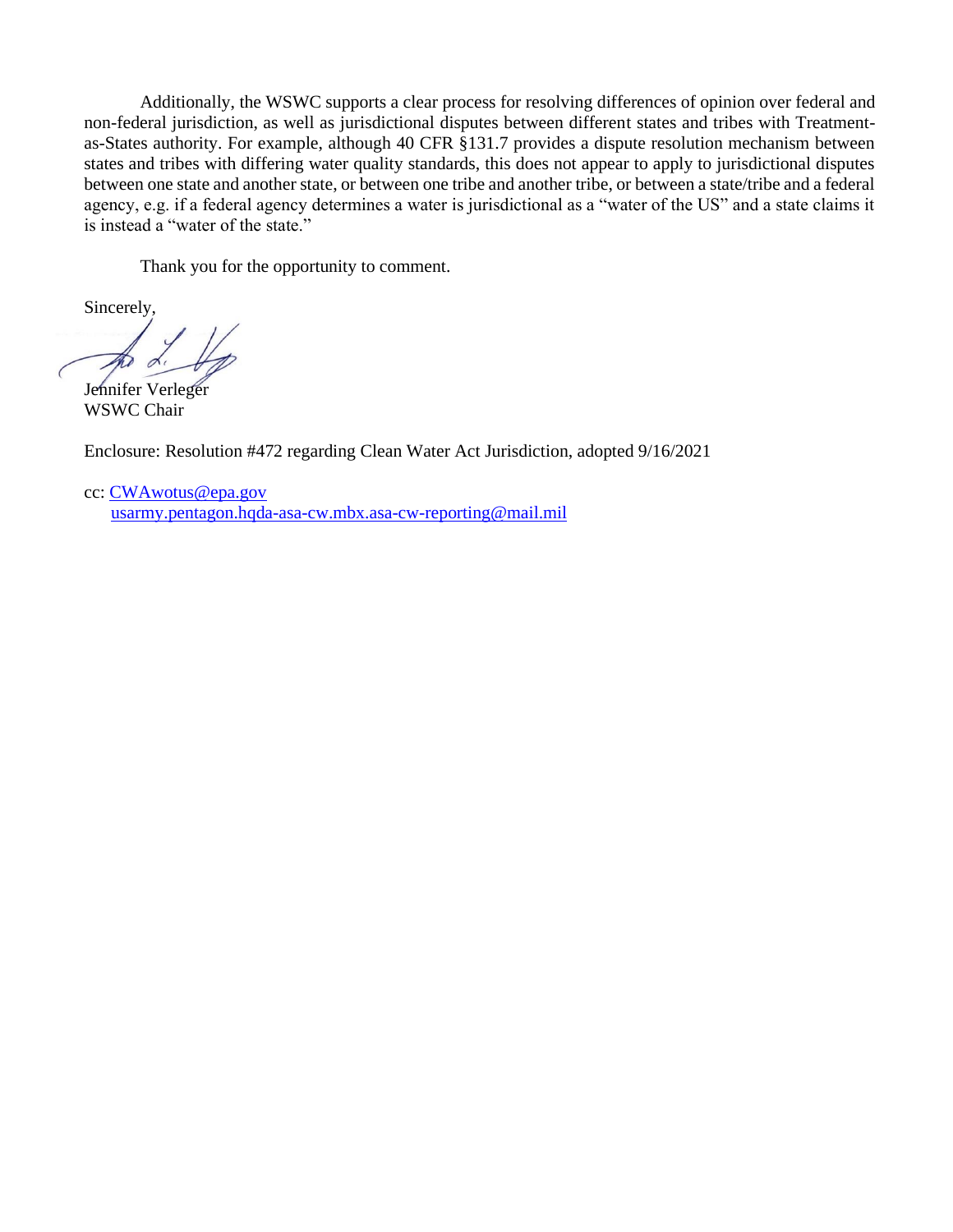Position No. 472 Revised and Readopted (*see former Positions No. 427 – October 26, 2018, No. 410 – June 29, 2017 and No. 369 – July 18, 2014)*



### **RESOLUTION of the WESTERN STATES WATER COUNCIL regarding CLEAN WATER ACT JURISDICTION Deadwood, South Dakota September 16, 2021**

**WHEREAS**, the Clean Water Act (CWA) is built upon the principle of cooperative federalism in which Congress intended the states, the Environmental Protection Agency (EPA), and the U.S. Army Corps of Engineers to implement the CWA as partners, delegating co-regulator authority to the states;

**WHEREAS**, the CWA's cooperative federalism framework has resulted in significant water quality improvements since the law's enactment in 1972, and western states have made great strides in protecting water quality and coordinating water quality and water quantity decisions; and

**WHEREAS**, EPA has actively sought meaningful state consultation, engagement and participation in its review and development of a new proposed rule to define Waters of the United States; and

**WHEREAS**, States are best positioned to manage the water within their borders because of their on-the-ground knowledge of the unique aspects of their hydrology, geology, and legal frameworks; and

**WHEREAS**, States have both state statutory and constitutional authority pursuant to their "waters of the state" jurisdiction to protect the quality of waters within their borders and such jurisdiction generally extends beyond the limits of federal jurisdiction under the CWA; and

**WHEREAS**, CWA Section 101(b) supports the states' critical role in protecting water quality by stating: "It is the policy of Congress to recognize, preserve, and protect the primary responsibilities and rights of States to prevent, reduce, and eliminate pollution;" and

**WHEREAS**, CWA Section  $101(g)$  further provides that the primary and exclusive authority of each state to "allocate quantities of water within its jurisdiction shall not be superseded, abrogated, or otherwise impaired by this Act;" and

**WHEREAS**, a one-size-fits-all national approach to federal regulations, guidance, and programs pertaining to the CWA does not recognize specific conditions and needs in the West, where water can be scarce and a variety of unique waterbodies exist, including but not limited to small ephemeral washes and arroyos, snow dependent intermittent streams, effluent dependent and dominated streams, prairie potholes, playa lakes, and terminal lakes, as well as numerous man-made reservoirs, impoundments, and water and stormwater conveyance structures; and

**WHEREAS**, physical, biological, and chemical differences between waters, and hydrologic differences, both spatially and temporally, as well as considerable differences in legal doctrines that govern water in western states, mean that any federal effort to clarify CWA jurisdiction will inevitably impact each State differently, thus underscoring the need to thoroughly involve states in developing and implementing any rule so as to clearly respect and avoid conflict with state authority over the regulation of water quality and the allocation of waters and water rights within their respective borders; and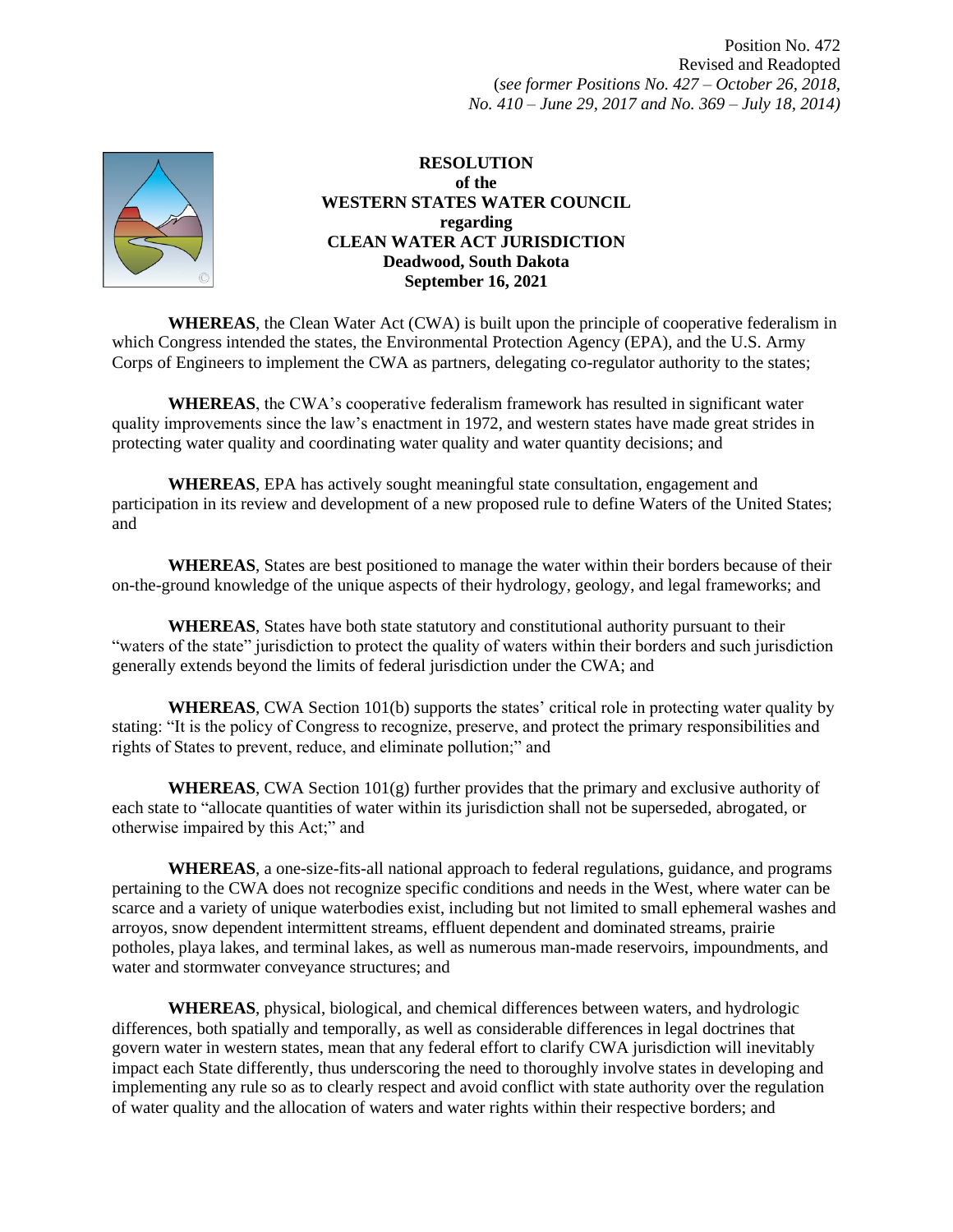**WHEREAS**, any efforts to redefine or clarify CWA jurisdiction have, on their face, numerous federalism implications that have the potential to significantly impact states and alter the distribution of power and responsibilities among the states and the federal government; and

**WHEREAS**, as co-regulators, States are separate and apart from the general public, and have a unique role with the federal government in the development and implementation of any rule to clarify or redefine CWA jurisdiction; and

**WHEREAS**, information-sharing does not equate to meaningful consultation, and the uncertainty and differences of opinion that exist regarding CWA jurisdiction requires EPA and the Corps to develop and implement federal CWA jurisdiction efforts in authentic partnership with the states; and

**WHEREAS**, uncertainty and differences of opinion have and continue to exist regarding CWA jurisdiction among States, and challenge EPA and the Corps to develop and implement any new rule in cooperation with the States, based on principles of cooperative federalism, and together to provide greater certainty and a clearer definition of the limits of federal jurisdiction; and

**WHEREAS**, perennial streams with a relatively permanent surface water connection to navigable waters are presumptively considered to be under federal CWA jurisdiction consistent with *Rapanos*; and

**WHEREAS**, substantial and recurring changes to regulatory definitions, policies, and programs between federal Administrations create uncertainty for co-regulators and the regulated community, often leading to unreliable results, indecision, inconsistency, and lawsuits.

**NOW, THERFORE BE IT RESOLVED** that Congress and the Administration should ensure that any federal effort to clarify or define CWA jurisdiction and define Waters of the United States:

- 1. Creates a more enduring and broadly supported definition.
- 2. Gives as much weight and deference as possible to state needs, priorities, and concerns.
- 3. Includes robust and meaningful state participation and consultation in the development and implementation of any rule, acknowledging the inherent federalism implications.
- 4. Gives full force and effect to Congress' intent and the purposes of CWA Sections 101(b) and  $101(g)$ .
- 5. Appropriately considers that Justice Kennedy's "significant nexus" test in *Rapanos* requires a connection between waters that is more than speculative or insubstantial to establish jurisdiction. Federal CWA jurisdiction efforts should also quantify "significance" to ensure that the term's usage does not extend jurisdiction to waters with a *de minimis* connection to jurisdictional waters, applied to individual waters on a case-by-case and not watershed basis.
- 6. Complies with the limits set by Congress and appropriately considers the limits the U.S. Supreme Court has placed on CWA jurisdiction, expressed through the plurality opinion authored by Justice Scalia in *Rapanos*.
- 7. Specifically excludes waters and features outside the scope of the CWA jurisdiction including but not limited to groundwater.